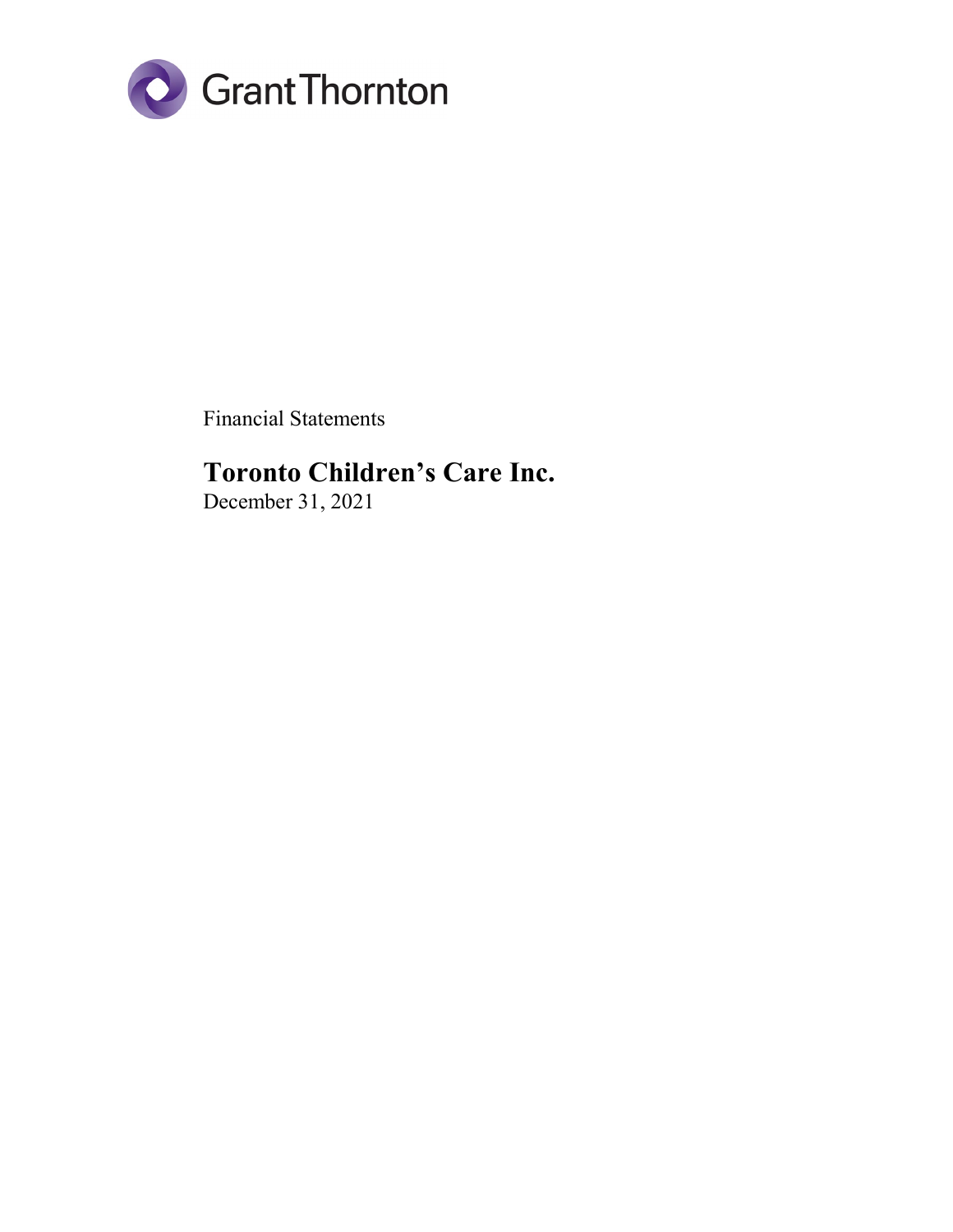

# Independent auditor's report

To the Board of Directors of **Toronto Children's Care Inc.**

**Grant Thornton LLP** 11th Floor 200 King Street West, Box 11 Toronto, ON M5H 3T4 T +1 416 366 0100 F +1 416 360 4949

#### **Opinion**

We have audited the financial statements of **Toronto Children's Care Inc.** (the "Organization"), which comprise the statement of financial position as at December 31, 2021, and the statements of operations and changes in fund balances, functional expenses and cash flows for the year then ended, and notes to the financial statements, including a summary of significant accounting policies.

In our opinion, the accompanying financial statements present fairly, in all material respects, the financial position of Toronto Children's Care Inc. as at December 31, 2021, and the results of its operations and its cash flows for the year then ended in accordance with Canadian accounting standards for not-for-profit organizations.

#### **Basis for opinion**

We conducted our audit in accordance with Canadian generally accepted auditing standards. Our responsibilities under those standards are further described in the Auditor's responsibilities for the audit of the financial statements section of our report. We are independent of the Organization in accordance with the ethical requirements that are relevant to our audit of the financial statements in Canada, and we have fulfilled our other ethical responsibilities in accordance with these requirements. We believe that the audit evidence we have obtained is sufficient and appropriate to provide a basis for our opinion.

#### **Responsibilities of management and those charged with governance for the financial statements**

Management is responsible for the preparation and fair presentation of these financial statements in accordance with Canadian accounting standards for not-for-profit organizations, and for such internal control as management determines is necessary to enable the preparation of financial statements that are free from material misstatement, whether due to fraud or error.

In preparing the financial statements, management is responsible for assessing the Organization's ability to continue as a going concern, disclosing, as applicable, matters related to a going concern and using the going concern basis of accounting unless management either intends to liquidate the Organization or to cease operations, or has no realistic alternative but to do so.

Those charged with governance are responsible for overseeing the Organization's financial reporting process.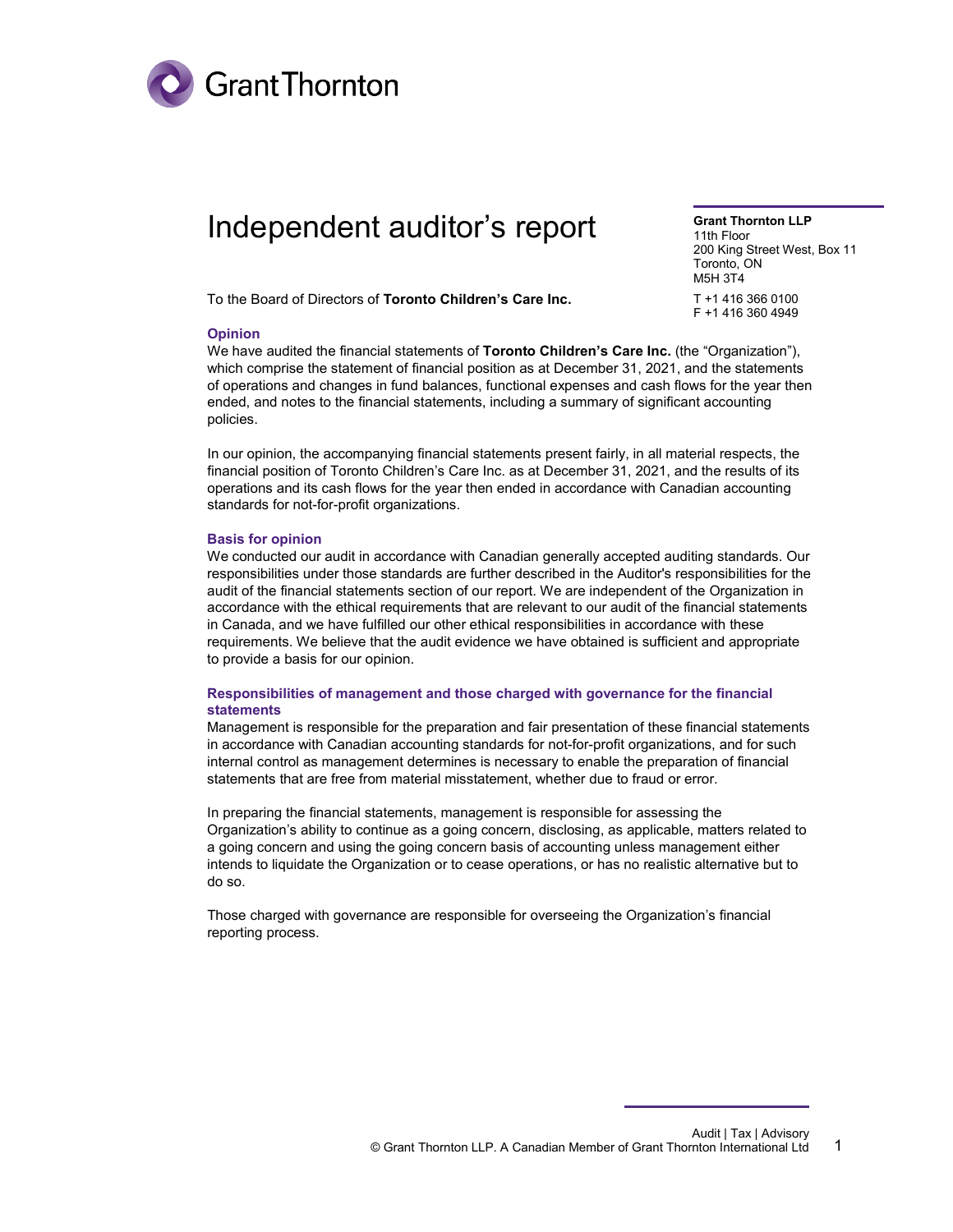

#### **Auditor's responsibilities for the audit of the financial statements**

Our objectives are to obtain reasonable assurance about whether the financial statements as a whole are free from material misstatement, whether due to fraud or error, and to issue an auditor's report that includes our opinion. Reasonable assurance is a high level of assurance, but is not a guarantee that an audit conducted in accordance with Canadian generally accepted auditing standards will always detect a material misstatement when it exists. Misstatements can arise from fraud or error and are considered material if, individually or in the aggregate, they could reasonably be expected to influence the economic decisions of users taken on the basis of these financial statements.

As part of an audit in accordance with Canadian generally accepted auditing standards, we exercise professional judgment and maintain professional skepticism throughout the audit. We also:

Identify and assess the risks of material misstatement of the financial statements, whether due to fraud or error, design and perform audit procedures responsive to those risks, and obtain audit evidence that is sufficient and appropriate to provide a basis for our opinion. The risk of not detecting a material misstatement resulting from fraud is higher than for one resulting from error, as fraud may involve collusion, forgery, intentional omissions, misrepresentations, or the override of internal control.

- Obtain an understanding of internal control relevant to the audit in order to design audit procedures that are appropriate in the circumstances, but not for the purpose of expressing an opinion on the effectiveness of the Organization's internal control.
- Evaluate the appropriateness of accounting policies used and the reasonableness of accounting estimates and related disclosures made by management.
- Conclude on the appropriateness of management's use of the going concern basis of accounting and, based on the audit evidence obtained, whether a material uncertainty exists related to events or conditions that may cast significant doubt on the Organization's ability to continue as a going concern. If we conclude that a material uncertainty exists, we are required to draw attention in our auditor's report to the related disclosures in the financial statements or, if such disclosures are inadequate, to modify our opinion. Our conclusions are based on the audit evidence obtained up to the date of our auditor's report. However, future events or conditions may cause the Organization to cease to continue as a going concern.
- Evaluate the overall presentation, structure and content of the financial statements, including the disclosures, and whether the financial statements represent the underlying transactions and events in a manner that achieves fair presentation.

We communicate with those charged with governance regarding, among other matters, the planned scope and timing of the audit and significant audit findings, including any significant deficiencies in internal control that we identify during our audit.

Grant Thouton LLP

Toronto, Canada Chartered Professional Accountants March 23, 2022 Licensed Public Accountants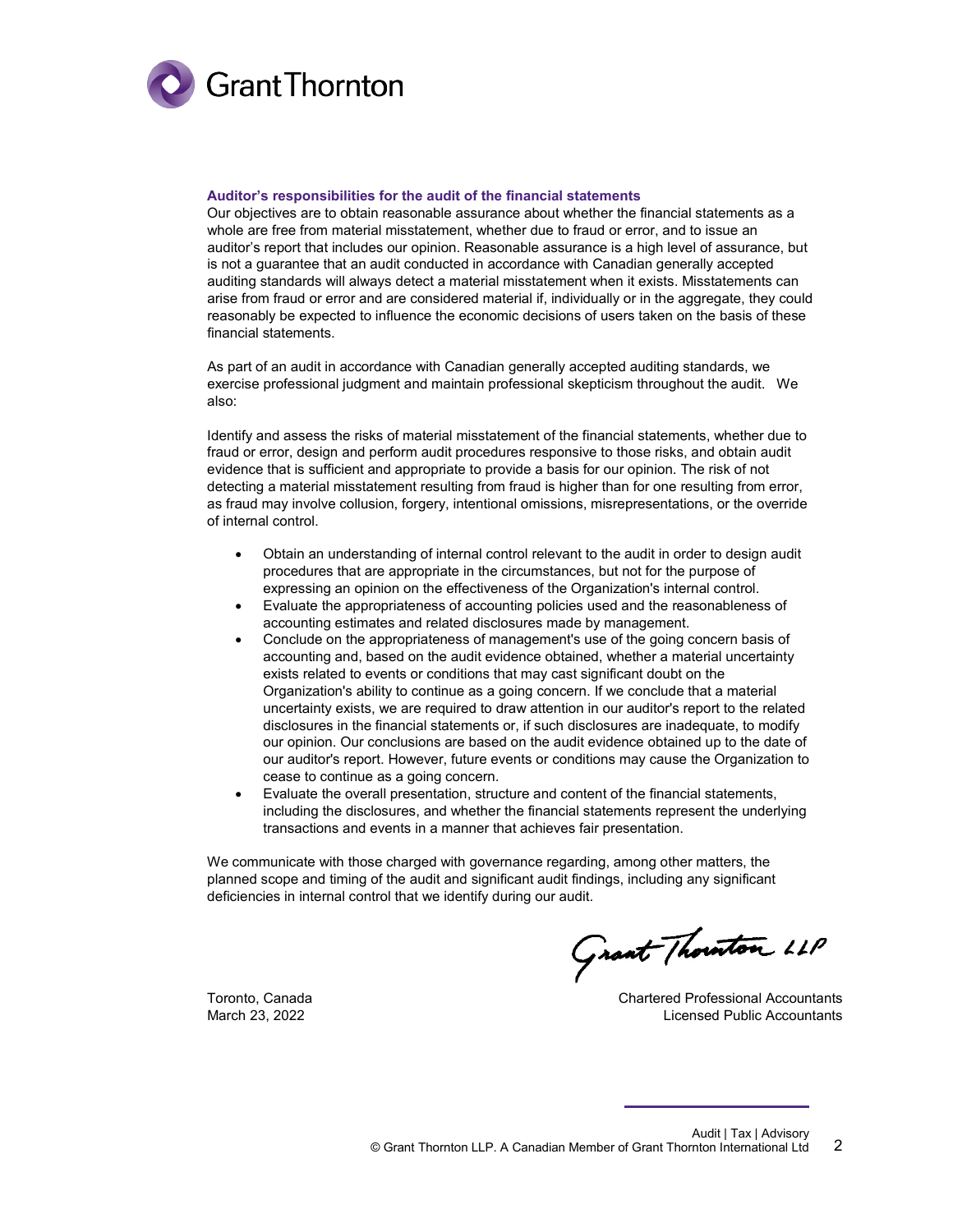# **Toronto Children's Care Inc. STATEMENT OF FINANCIAL POSITION**

Year ended December 31

|                                                  | 2021       | 2020       |
|--------------------------------------------------|------------|------------|
|                                                  | S          | \$         |
| <b>ASSETS</b>                                    |            |            |
| <b>Current assets</b>                            |            |            |
| Cash                                             | 3,439,414  | 3,275,717  |
| Accounts receivable (Note 5)                     | 801,400    | 295,340    |
| Prepaid expenses and other assets                | 107,715    | 106,774    |
| <b>Total current assets</b>                      | 4,348,529  | 3,677,831  |
| Investments (Note 3[a])                          | 23,741,921 | 21,911,837 |
| Capital assets, net (Note 4)                     | 26,345,241 | 26,147,750 |
| <b>Total assets</b>                              | 54,435,691 | 51,737,418 |
| <b>LIABILITIES AND FUND BALANCES</b>             |            |            |
| <b>Current liabilities</b>                       |            |            |
| Accounts payable and accrued liabilities         | 557,905    | 420,030    |
| Deferred contributions (Note 6)                  | 50,760     | 37,312     |
| Current portion of other long-term debt (Note 7) | 26,715     | 81,210     |
| <b>Total current liabilities</b>                 | 635,380    | 538,552    |
| Other long-term debt (Note 7)                    | 64,220     | 78,319     |
| <b>Total liabilities</b>                         | 699,600    | 616,871    |
| <b>FUND BALANCES</b>                             |            |            |
| General fund                                     | 3,544,704  | 2,187,301  |
| Internally restricted fund (Note 8)              | 23,846,146 | 22,785,496 |
| Capital asset fund                               | 26,345,241 | 26,147,750 |
| <b>Total fund balances</b>                       | 53,736,091 | 51,120,547 |
| <b>Total liabilities and fund balances</b>       | 54,435,691 | 51,737,418 |

On behalf of the Board:

Director Director Director

See accompanying notes to the financial statements.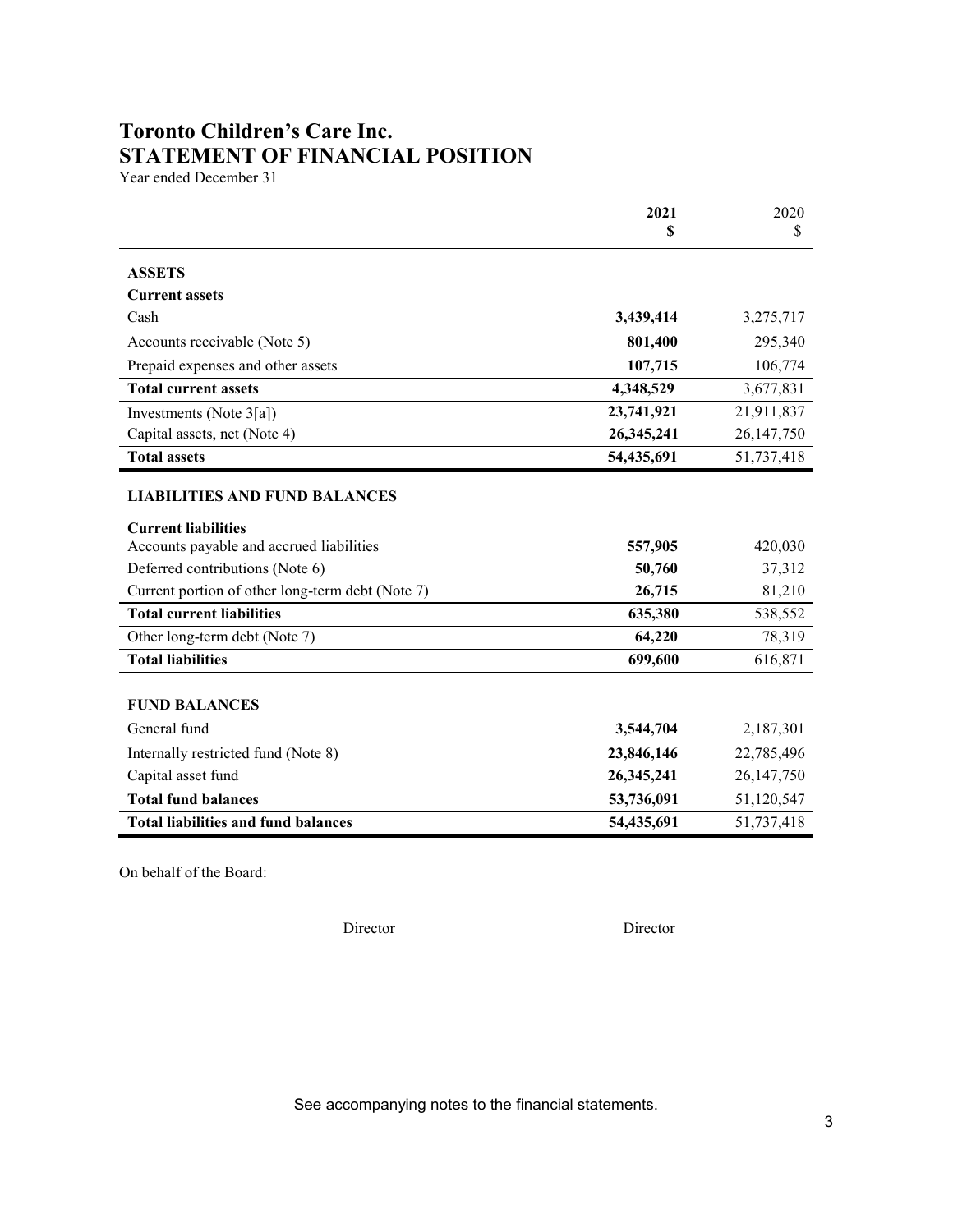# **Toronto Children's Care Inc. STATEMENT OF OPERATIONS AND CHANGES IN FUND BALANCES**

Year ended December 31

|                                                                               |                          | <b>General Fund</b>      | <b>Internally Restricted Fund</b> |                |                          | <b>Capital Asset Fund</b> | <b>Externally Restricted Fund</b> |                          |                          | <b>Total</b>  |
|-------------------------------------------------------------------------------|--------------------------|--------------------------|-----------------------------------|----------------|--------------------------|---------------------------|-----------------------------------|--------------------------|--------------------------|---------------|
|                                                                               | 2021                     | 2020                     | 2021                              | 2020           | 2021                     | 2020                      | 2021                              | 2020                     | 2021                     | 2020          |
|                                                                               | \$                       | S                        | \$                                | <sup>\$</sup>  | \$                       | $\mathbb{S}$              | \$                                | <sup>S</sup>             | S                        | <sup>\$</sup> |
| <b>REVENUES AND OTHER</b><br><b>SUPPORT</b>                                   |                          |                          |                                   |                |                          |                           |                                   |                          |                          |               |
| Contributions                                                                 | 6,257,152                | 5,131,208                |                                   |                |                          |                           | 150,000                           | 150,000                  | 6,407,152                | 5,281,208     |
| Fundraising activities/events                                                 | 708,469                  | 385,711                  |                                   |                | ٠                        |                           | $\overline{\phantom{a}}$          | $\blacksquare$           | 708,469                  | 385,711       |
| RMH room donations/fees                                                       | 121,274                  | 178,713                  |                                   |                |                          |                           |                                   |                          | 121,274                  | 178,713       |
| Other revenues                                                                |                          | 166,740                  |                                   |                |                          |                           |                                   |                          |                          | 166,740       |
| Government grant - wages (Note 9)                                             | 856,782                  | 1,445,252                |                                   |                |                          |                           |                                   | ÷                        | 856,782                  | 1,445,252     |
| Investment income, net (Note 3[b])                                            | $\overline{\phantom{a}}$ | $\overline{\phantom{a}}$ | 333,490                           | 779,661        | $\overline{\phantom{a}}$ | $\overline{\phantom{a}}$  | $\overline{\phantom{a}}$          | ÷,                       | 333,490                  | 779,661       |
| <b>Total revenues and other support</b>                                       | 7,943,677                | 7,307,624                | 333,490                           | 779,661        |                          | $\sim$                    | 150,000                           | 150,000                  | 8,427,167                | 8,237,285     |
| <b>FUNCTIONAL EXPENSES</b>                                                    |                          |                          |                                   |                |                          |                           |                                   |                          |                          |               |
| Program                                                                       | 3,894,841                | 3,843,562                |                                   |                | 1,121,455                | 954,783                   | 150,000                           | 150,000                  | 5,166,296                | 4,948,345     |
| Management and general                                                        | 819,759                  | 704,234                  |                                   |                |                          |                           |                                   | ٠                        | 819,759                  | 704,234       |
| Fundraising                                                                   | 1,464,391                | 1,303,206                |                                   |                |                          |                           |                                   | $\overline{\phantom{a}}$ | 1,464,391                | 1,303,206     |
| Cost of direct benefits to donors                                             | 88,337                   | 65,186                   |                                   |                |                          |                           |                                   |                          | 88,337                   | 65,186        |
| <b>Total functional expenses</b>                                              | 6,267,328                | 5,916,188                |                                   | $\overline{a}$ | 1,121,455                | 954,783                   | 150,000                           | 150,000                  | 7,538,783                | 7,020,971     |
| <b>Excess of operating revenues over</b><br>expenses (expenses over revenues) | 1,676,349                | 1,391,436                | 333,490                           | 779,661        | (1, 121, 455)            | (954, 783)                |                                   |                          | 888,384                  | 1,216,314     |
| Realized or unrealized gains (Note 3)                                         |                          |                          | 1,727,160                         | 1,613,546      |                          |                           |                                   | $\overline{\phantom{a}}$ | 1,727,160                | 1,613,546     |
| <b>Excess of revenues over expenses</b><br>(expenses over revenues)           | 1,676,349                | 1,391,436                | 2,060,650                         | 2,393,207      | (1, 121, 455)            | (954, 783)                |                                   |                          | 2,615,544                | 2,829,860     |
| Fund balances, beginning of year                                              | 2,187,301                | 1,029,800                | 22,785,496                        | 20,392,289     | 26,147,750               | 26,868,598                |                                   | $\overline{\phantom{a}}$ | 51,120,547               | 48,290,687    |
| Transfers between funds (Note 11)                                             | (318,946)                | (233,935)                | (1,000,000)                       | $\overline{a}$ | 1,318,946                | 233,935                   | $\overline{\phantom{a}}$          | ÷                        | $\overline{\phantom{a}}$ |               |
| Fund balances, end of year                                                    | 3,544,704                | 2,187,301                | 23,846,146                        | 22,785,496     | 26,345,241               | 26, 147, 750              | $\overline{\phantom{a}}$          | ÷,                       | 53,736,091               | 51,120,547    |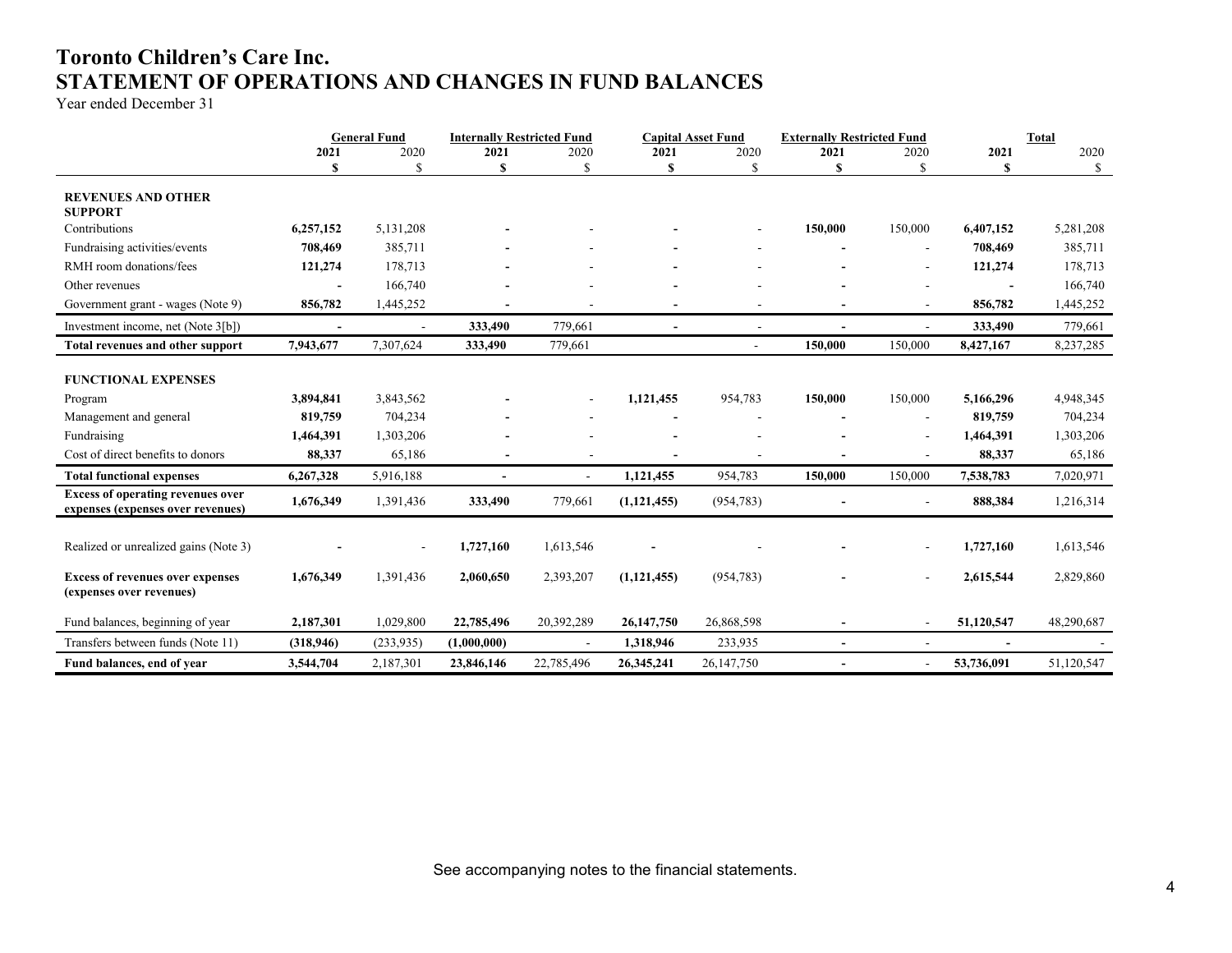# **Toronto Children's Care Inc. STATEMENT OF FUNCTIONAL EXPENSES**

Year ended December 31, 2021

|                                | <b>Program Services</b> |                          | <b>Supporting Services</b> |              |                    | 2021                                | 2020            |              |
|--------------------------------|-------------------------|--------------------------|----------------------------|--------------|--------------------|-------------------------------------|-----------------|--------------|
|                                | Ronald                  | Ronald                   | <b>Total</b>               | Management   | <b>Fundraising</b> | Cost of                             | <b>Total</b>    | Total        |
|                                | McDonald                | McDonald                 | Program<br><b>Services</b> | and General  |                    | <b>Direct</b><br><b>Benefits to</b> | <b>Expenses</b> | Expenses     |
|                                | House                   | Family<br>Room           |                            |              |                    | <b>Donors</b>                       |                 |              |
|                                | \$                      | $\mathbf{s}$             | $\mathbf{s}$               | $\mathbf{s}$ | $\mathbf{s}$       | $\mathbf{s}$                        | S.              | $\mathbf{s}$ |
| Salaries                       | 1,840,090               | 730,423                  | 2,570,513                  | 432,805      | 990,187            |                                     | 3,993,505       | 3,904,293    |
| Employee benefits              | 21,962                  | 5,612                    | 27,574                     | 26,075       | 17,292             |                                     | 70,941          | 76,623       |
| Employment payroll taxes       | 21,401                  | 5,837                    | 27,238                     | 15,564       | 8,755              |                                     | 51,557          | 49,659       |
| Amortization of capital assets | 813,955                 | 164,972                  | 978,927                    |              |                    |                                     | 978,927         | 939,232      |
| Advertising                    |                         |                          |                            |              | 18,794             |                                     | 18,794          | 16,818       |
| Cleaning service and supplies  | 45,333                  | $\blacksquare$           | 45,333                     |              |                    |                                     | 45,333          | 51,500       |
| Donor recognition              |                         |                          |                            |              |                    | 88,337                              | 88,337          | 65,186       |
| Education, training and        |                         |                          |                            |              |                    |                                     |                 |              |
| meetings                       | 9,674                   | 3,665                    | 13,339                     | 18,174       | 8,497              |                                     | 40,010          | 27,090       |
| Family support services and    |                         |                          |                            |              |                    |                                     |                 |              |
| supplies                       | 440,323                 |                          | 440,323                    |              |                    |                                     | 440,323         | 354,208      |
| Insurance                      |                         |                          |                            | 39,258       |                    |                                     | 39,258          | 38,526       |
| Interest and bank charges      |                         |                          |                            | 55,675       |                    |                                     | 55,675          | 33,646       |
| Linens and laundry             |                         |                          |                            |              |                    |                                     |                 | 3,828        |
| Maintenance and repairs        | 231,205                 | 5,521                    | 236,726                    |              |                    |                                     | 236,726         | 312,512      |
| Office supplies                | 12,637                  | 16,017                   | 28,654                     | 10,773       | 5,625              |                                     | 45,052          | 57,813       |
| Postage and courier            | 1,539                   |                          | 1,539                      | 2,590        | 4,335              |                                     | 8,464           | 7,121        |
| Printing costs                 |                         | $\overline{a}$           |                            |              | 92,643             |                                     | 92,643          | 90,447       |
| Professional fees              | 144,593                 | $\overline{\phantom{a}}$ | 144,593                    | 147,464      | 134,087            |                                     | 426,144         | 276,070      |
| Technology and telephone       | 271,658                 | 327                      | 271,985                    | 29,212       | 41,954             |                                     | 343,151         | 353,198      |
| Travel, meal and               |                         |                          |                            |              |                    |                                     |                 |              |
| entertainment costs            | 1,161                   | 5,525                    | 6,686                      | 95           | 392                |                                     | 7,173           | 8,732        |
| <b>Utilities</b>               | 222,974                 | $\overline{\phantom{0}}$ | 222,974                    |              |                    |                                     | 222,974         | 246,033      |
| Volunteer resources and        |                         |                          |                            |              |                    |                                     |                 |              |
| recognition                    | 5,295                   |                          | 5,295                      | 15,825       |                    |                                     | 21,120          | 20,370       |
| Other expenses                 | 144,597                 | $\overline{\phantom{0}}$ | 144,597                    | 26,249       | 141,830            |                                     | 312,676         | 88,067       |
| <b>Total Expenses</b>          | 4,228,397               | 937,899                  | 5,166,296                  | 819,759      | 1,464,391          | 88,337                              | 7,538,783       | 7,020,971    |

See accompanying notes to the financial statements.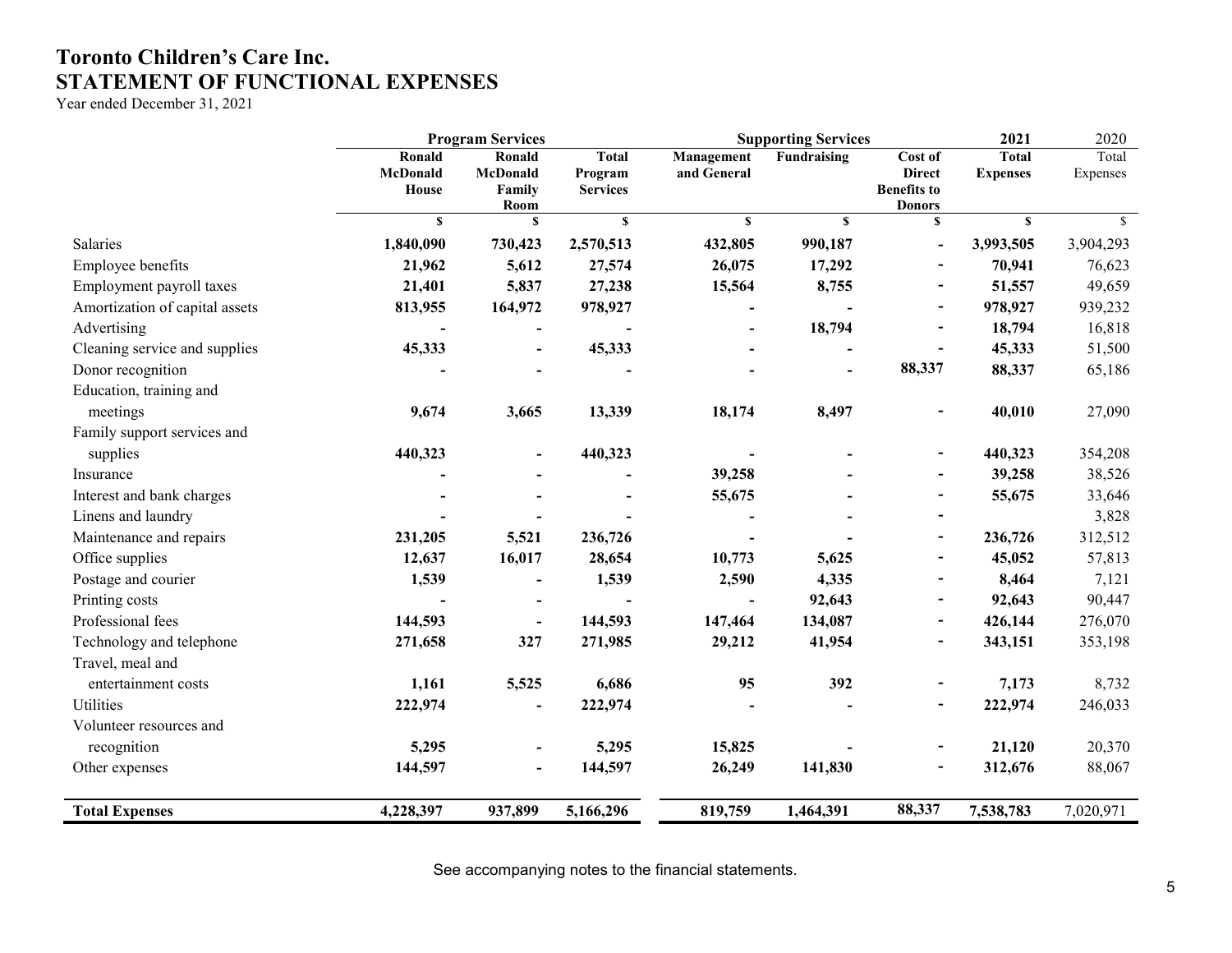# **Toronto Children's Care Inc. STATEMENT OF CASH FLOWS**

Year ended December 31

|                                                                        | 2021          | 2020        |
|------------------------------------------------------------------------|---------------|-------------|
|                                                                        | \$            | \$          |
|                                                                        |               |             |
| <b>OPERATING ACTIVITIES</b>                                            |               |             |
| Excess of revenues over expenses (expenses over revenues) for the year |               |             |
| General fund                                                           | 1,676,349     | 1,391,436   |
| Internally restricted fund                                             | 2,060,650     | 2,393,207   |
| Capital asset fund                                                     | (1, 121, 455) | (954, 783)  |
| Add (deduct) items not involving cash                                  |               |             |
| Amortization of capital assets                                         | 978,927       | 939,232     |
| Unrealized gain on sale of investments                                 | (1,727,160)   | (1,613,546) |
| Dividends reinvested                                                   | (333, 490)    | (744, 036)  |
| Loss on disposal of capital assets                                     | 142,528       | 15,551      |
| Amortization of imputed interest benefit                               | 12,618        |             |
|                                                                        | 1,688,967     | 1,427,061   |
| Net change in non-cash working capital balances                        |               |             |
| related to operations                                                  |               |             |
| Accounts receivable                                                    | (506,060)     | (178,700)   |
| Prepaid expenses and other assets                                      | (941)         | (29, 494)   |
| Accounts payable and accrued liabilities<br>Deferred contributions     | 137,875       | 42,073      |
|                                                                        | 13,448        | 12,871      |
|                                                                        | (355, 678)    | (153,250)   |
| Cash provided by operating activities                                  | 1,333,289     | 1,273,811   |
|                                                                        |               |             |
| <b>INVESTING ACTIVITIES</b>                                            |               |             |
| Proceeds from investments, net of sales                                | 230,566       | 781,845     |
| Purchases of capital assets                                            | (1,318,946)   | (233, 935)  |
| Cash (used in) provided by investing activities                        | (1,088,380)   | 547,910     |
|                                                                        |               |             |
| <b>FINANCING ACTIVITIES</b>                                            |               |             |
| Repayment of other long-term liabilities                               | (81,212)      | (81,210)    |
| Cash used in financing activities                                      | (81,212)      | (81,210)    |
|                                                                        |               |             |
| Net increase in cash during the year                                   | 163,697       | 1,740,511   |
| Cash, beginning of year                                                | 3,275,717     | 1,535,206   |
| Cash, end of year                                                      | 3,439,414     | 3,275,717   |
|                                                                        |               |             |
|                                                                        |               |             |
|                                                                        | 2021          | 2020        |
| Represented by:                                                        | \$            | S           |
| Cash                                                                   | 3,439,414     | 2,504,746   |
| Segregated cash - internally restricted fund                           |               | 770,971     |
|                                                                        | 3,439,414     | 3,275,717   |

See accompanying notes to the financial statements.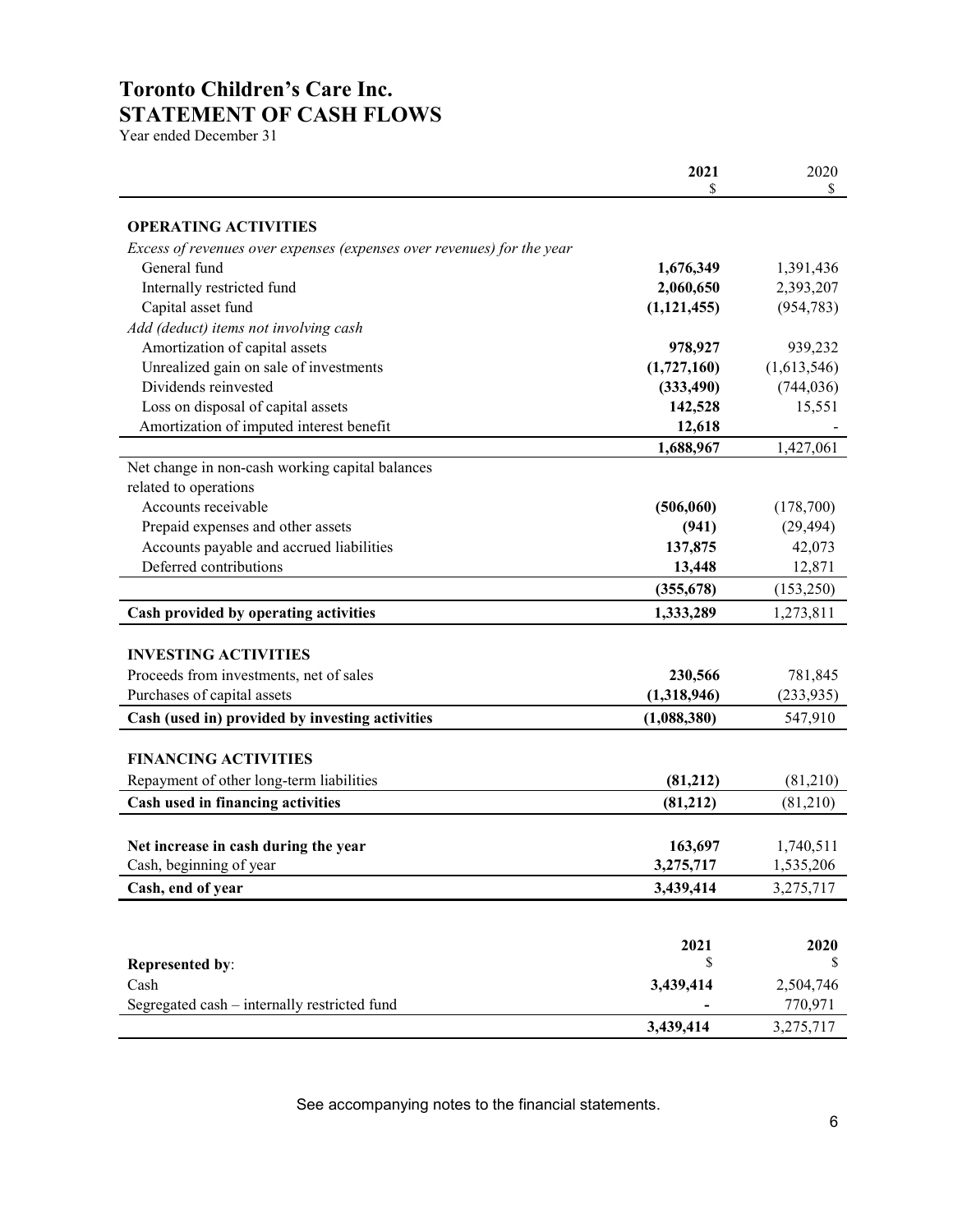#### **1. NATURE OF THE ORGANIZATION**

#### **Organization**

Toronto Children's Care Inc. (the "Organization") is incorporated without share capital under the provisions of the Corporations Act (Ontario). The Organization is a registered charity that operates a Ronald McDonald House in Toronto. The Organization is a registered charity under the Income Tax Act and is exempt from income tax under Section 149(1)(l) of the Income Tax Act and is able to issue donation receipts for income tax purposes. Registration remains valid so long as the Organization continues to fulfil the requirements of the Act and regulations in respect of registered charities.

The mission of Ronald McDonald House Charities (RMHC) is to create, find and support programs that directly improve the health and well-being of children and their families. RMHC and the network of local Chapters, of which there are 14 in Canada, ascribe to five core values: the Organization is focused on the critical needs of children, leads with compassion, celebrates the diversity of the people and programs, values the Organization's heritage and operates with accountability and transparency.

In Canada, 13 Regional RMHC Chapters work collaboratively through the support of RMHC Canada, Canada's national RMHC foundation, which is focused on contributing funding from McDonald's Restaurants of Canada and other donors, to support the building and operations of Ronald McDonald Houses, Family Rooms and Ronald McDonald Care Mobiles to help enable the support of families with sick children.

We fulfill our mission through operation of sustainable programs that enable family-centered care, bridge access to quality health care, are a vital part of the health care continuum and strengthen families during difficult times. The following programs, operated by the Organization, represent the core functions of Ronald McDonald House Charities:

#### **Ronald McDonald House**

When children must travel long distances to access top medical care, accommodations and support for families can be expensive or not readily available. The Organization helps families stay close to their ill or injured child through the Ronald McDonald House program located in Toronto, which provide temporary lodging, meals and other support to children and their families. The program provides families with emotional and physical comfort and increases the caregivers' ability to spend more time with their child, to interact with their clinical care team and to participate in critical medical care decisions.

#### **Ronald McDonald Family Room**

When a child is critically ill, parents may be reluctant to leave the hospital. In order to provide comfort and support to their child, it is important that parents have an opportunity to rest, have a meal or have a moment of quiet. Located inside medical care facilities, the Ronald McDonald Family Room program in serves as a place of respite, relaxation and privacy for family members, often just steps away from where their child is being treated. The Ronald McDonald Family Room program provides parents with an opportunity to remain close to their hospitalized child and to be an active member of their child's health care team.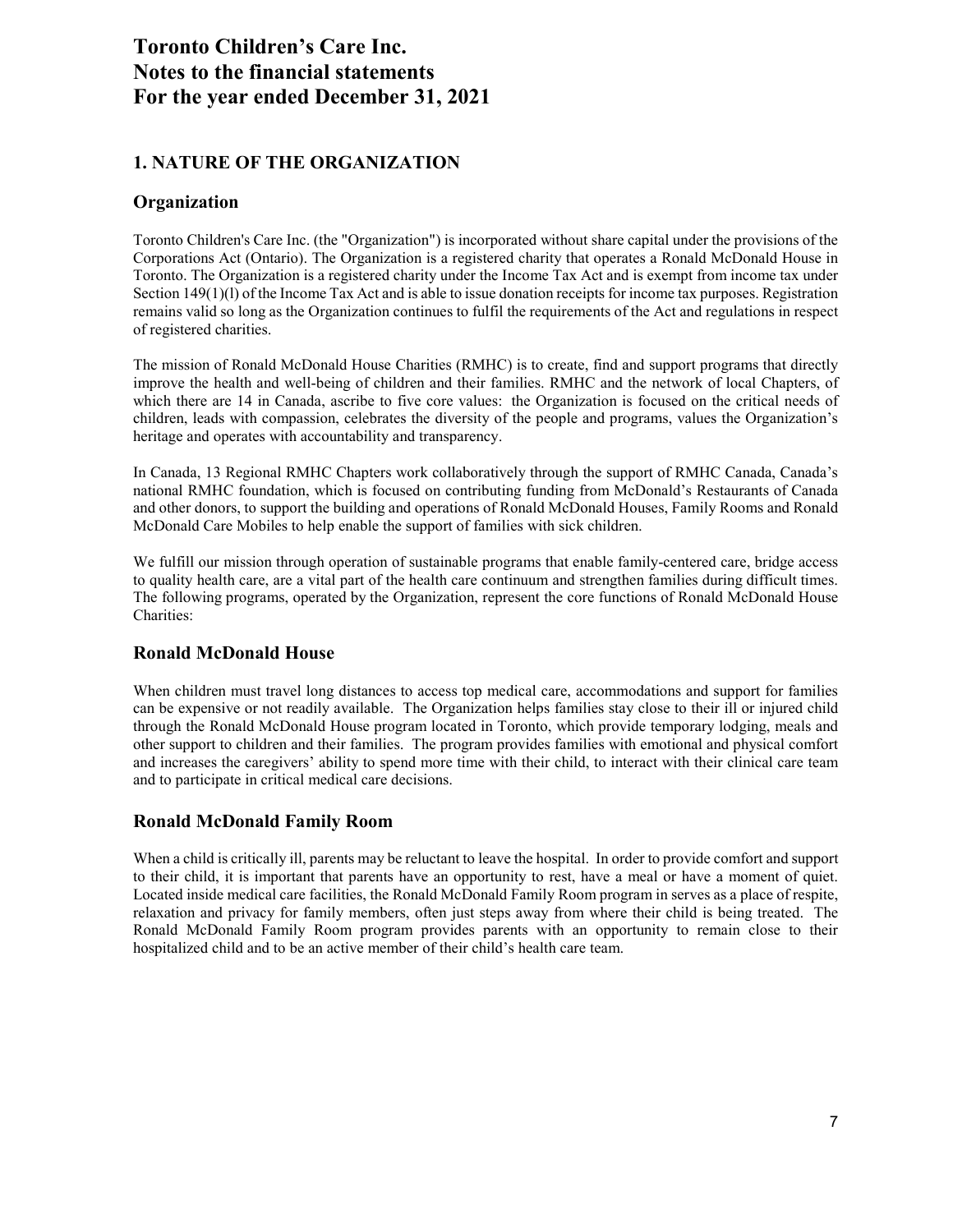#### **2. SUMMARY OF SIGNIFICANT ACCOUNTING POLICIES**

These financial statements are prepared in accordance with Part III of the Chartered Professional Accountants of Canada ["CPA Canada"] Handbook – Accounting, which sets out generally accepted accounting principles for not-for-profit organizations in Canada and includes the significant accounting policies summarized below.

#### **Use of estimates**

The preparation of financial statements in accordance with Canadian accounting standards for not-for-profit organizations, requires management to make estimates and assumptions that affect the reported amounts of assets and liabilities, the disclosure of contingent assets and liabilities at the statement of financial position date, and the reported amount of revenue and expenses during the reporting period. Actual results could differ from those estimates.

#### **Fund accounting**

To ensure observance of limitations and restrictions placed on the use of the resources available to the Organization, the accounts are maintained in accordance with the principles of Fund Accounting. Under these principles, the accounts of the Organization have been classified into the following funds:

The General fund (previously called the "Unrestricted fund") reports unrestricted resources available for general operating activities.

The Internally Restricted fund is used to report the assets, liabilities, revenues and expenses internally restricted by the Board of Directors. This fund includes two funds: The Stabilization fund and The Property Replacement Reserve fund. The Stabilization Fund was established by the Board of Directors to ensure the organization's future financial stability; the purpose of the fund is to cover the future cost of ongoing programs in the event of an unanticipated loss of funding. The Property Replacement Reserve fund was established to have funds available for future repairs to and maintenance of the property components of the Organization. Any funds internally restricted by the Board of Directors are recorded through a transfer to the respective fund.

The Capital Asset fund (previously called the "Invested in Capital Assets fund") reports resources that are restricted to the Organization's capital asset purchases, replacements, or maintenance initiatives.

The Externally Restricted fund is used to report resources contributed with specified restrictions as to their uses.

#### **Revenue recognition**

The Organization follows the restricted fund method of accounting for contributions.

Contributions, grants, and bequests are recorded in the appropriate funds when received or receivable if the amount to be received can be reasonably estimated and collection is reasonably assured. Unrestricted contributions are recognized as revenue in the General fund when initially recorded in the accounts. Externally restricted contributions are recorded in the Restricted Fund or Capital Asset Fund when initially recognized in the accounts. Externally restricted contributions where there is no Restricted Fund are deferred and recognized as revenue when expended.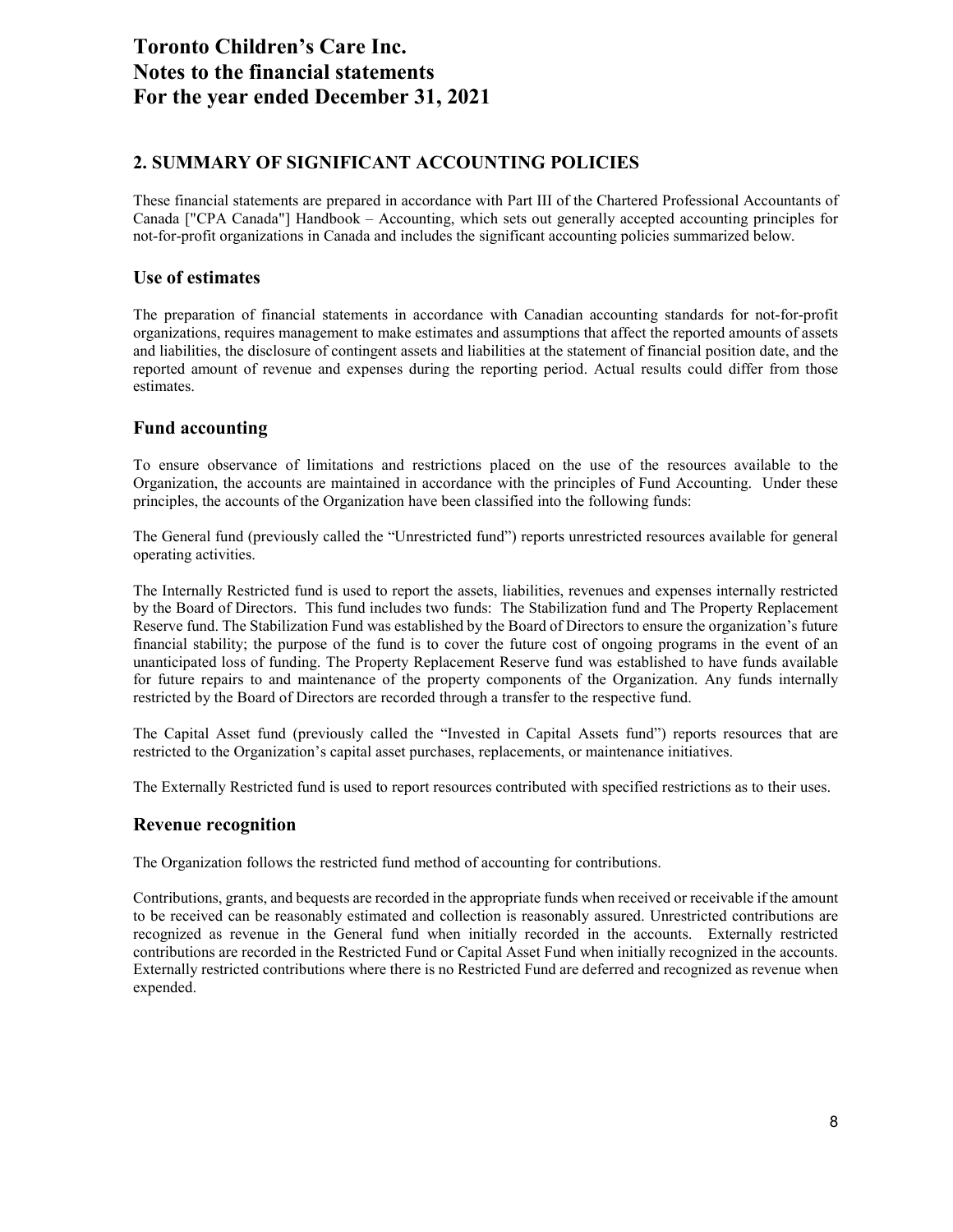#### **2. SUMMARY OF SIGNIFICANT ACCOUNTING POLICIES (continued)**

#### **Revenue recognition (continued)**

Revenue from fundraising is recognized as revenue in the corresponding fund as appropriate in the year received or receivable, if the amount can be reasonably estimated and collection is reasonably assured.

Fees are recognized when the services have been provided. Revenue from room payments is recognized as revenue in the General fund on an accrual basis when the amount to be received can be reasonably estimated and collection is reasonably assured.

Investment income consists of interest, dividends, and income distributions from pooled funds. Investment income earned on Restricted Fund or Capital Asset Fund resources that must be spent on donor-restricted activities is recognized as revenue of the respective fund. Investment income earned on Restricted Fund, Capital Asset Fund and General Fund resources is recognized as revenue of the General Fund. Investment losses are allocated in a manner consistent with investment income.

Interest earned on resources of the Unrestricted and Internally Restricted funds is recognized in the respective funds on an accrual basis and dividend income recognized when received.

#### **Expense allocation**

The costs of providing various programs and other activities have been summarized on a functional basis in the Statements of Functional Expenses. Accordingly, certain costs have been allocated among the programs and supporting services benefited. Salaries have been allocated based on estimated time spent on the programs and supporting services.

#### **Financial instruments**

Investments are recorded at fair value. Transactions are recorded on a trade date basis and transaction costs are expensed as incurred.

Long-term debt is initially measured at fair value, net of transaction costs and financing fees. It is subsequently measured at amortized cost. Transaction costs and financing fees are amortized using the straight-line method.

Other financial instruments, including accounts receivable and accounts payable, are initially recorded at their fair value and are subsequently measured amortized cost using the effective interest rate method.

#### **Contributed materials and services**

The Organization would not be able to operate Ronald McDonald House Toronto and family rooms successfully and effectively as it does without the assistance of numerous dedicated volunteers and donors who contribute a considerable amount of time, effort and materials over the course of the year. Because of the difficulty of determining the fair value of this time and effort, contributed materials and services are not recognized in these financial statements.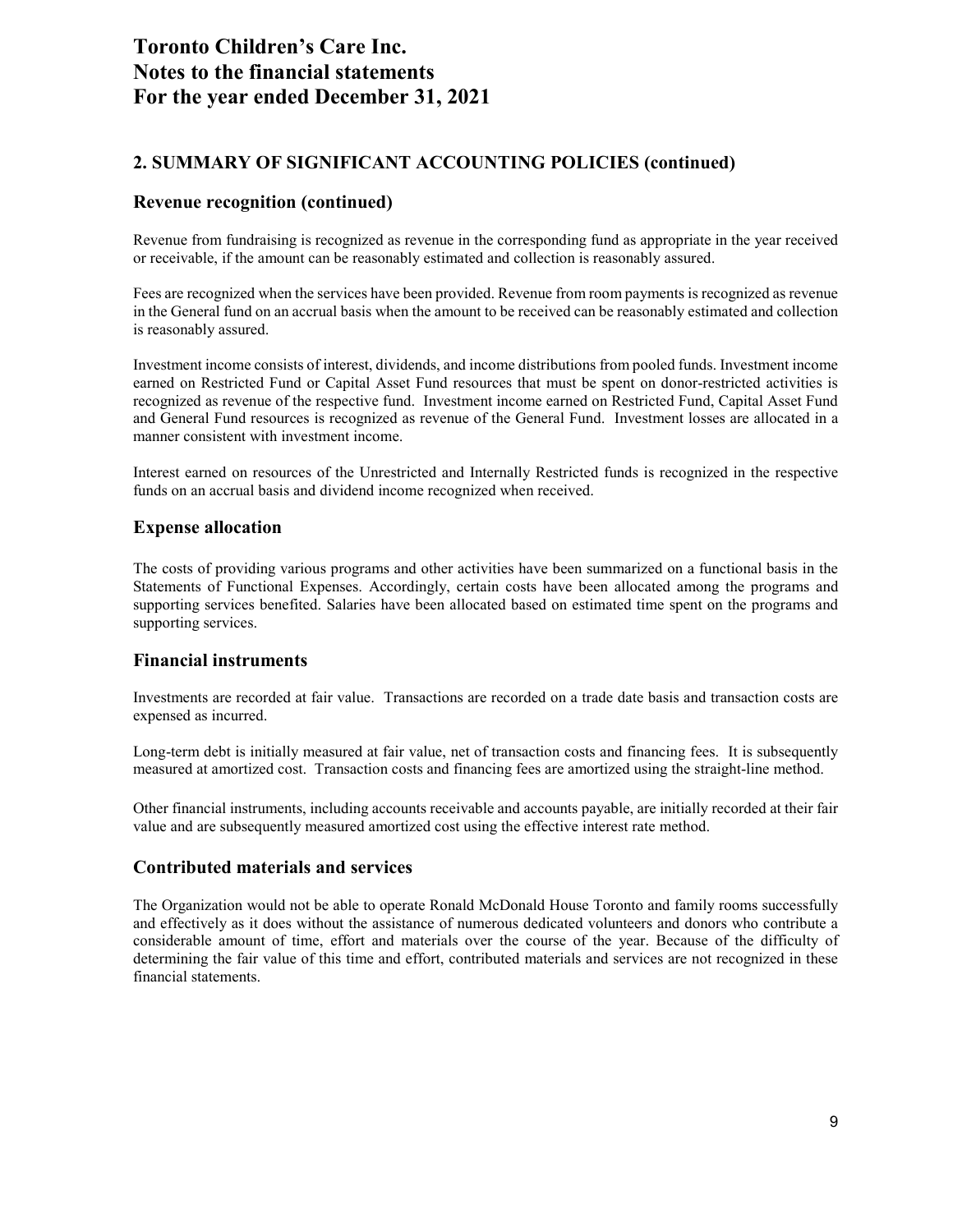#### **2. SUMMARY OF SIGNIFICANT ACCOUNTING POLICIES (continued)**

#### **Capital assets**

Purchased capital assets are recorded at acquisition cost less accumulated amortization. Contributed capital assets are recorded at fair value at the date of the contribution. Amortization is determined using the straight line method over the estimated useful lives of the assets as follows:

| Tangible assets                |          |
|--------------------------------|----------|
| Land                           | n/a      |
| <b>Building</b>                | 40 years |
| Furniture, fixtures, equipment | 10 years |
| <b>Family Rooms</b>            | 10 years |
| Intangible assets              |          |
| Website                        | 4 years  |

Interest is capitalized during the period in which the capital assets are being constructed.

#### **Impairment of long-lived assets**

Long-lived assets are tested for impairment when events of changes in circumstances indicate that their carrying value may not be recoverable. An impairment loss is recognized when the carrying value exceeds the total undiscounted cash flows expected from their use and eventual disposition. The amount of the impairment loss is determined as the excess of the carrying value of the asset over its residual value.

#### **3. INVESTMENTS**

[a] Investments, all of which are recorded at fair value, have an asset mix as follows:

|                                    | 2021       | 2020       |  |
|------------------------------------|------------|------------|--|
|                                    |            |            |  |
|                                    |            |            |  |
| <b>Internally Restricted funds</b> |            |            |  |
| <b>Fixed Income</b>                |            |            |  |
| Investment savings                 | 3,782,108  |            |  |
| Government treasury bills          |            | 5,616,890  |  |
| Mutual funds and other investments | 12,040,708 | 9,818,198  |  |
| Equities                           |            |            |  |
| Mutual funds and other investments | 7,919,105  | 6,476,749  |  |
|                                    | 23,741,921 | 21,911,837 |  |

Investments in pooled funds have been allocated among the asset classes based on the underlying investments held in the pooled funds.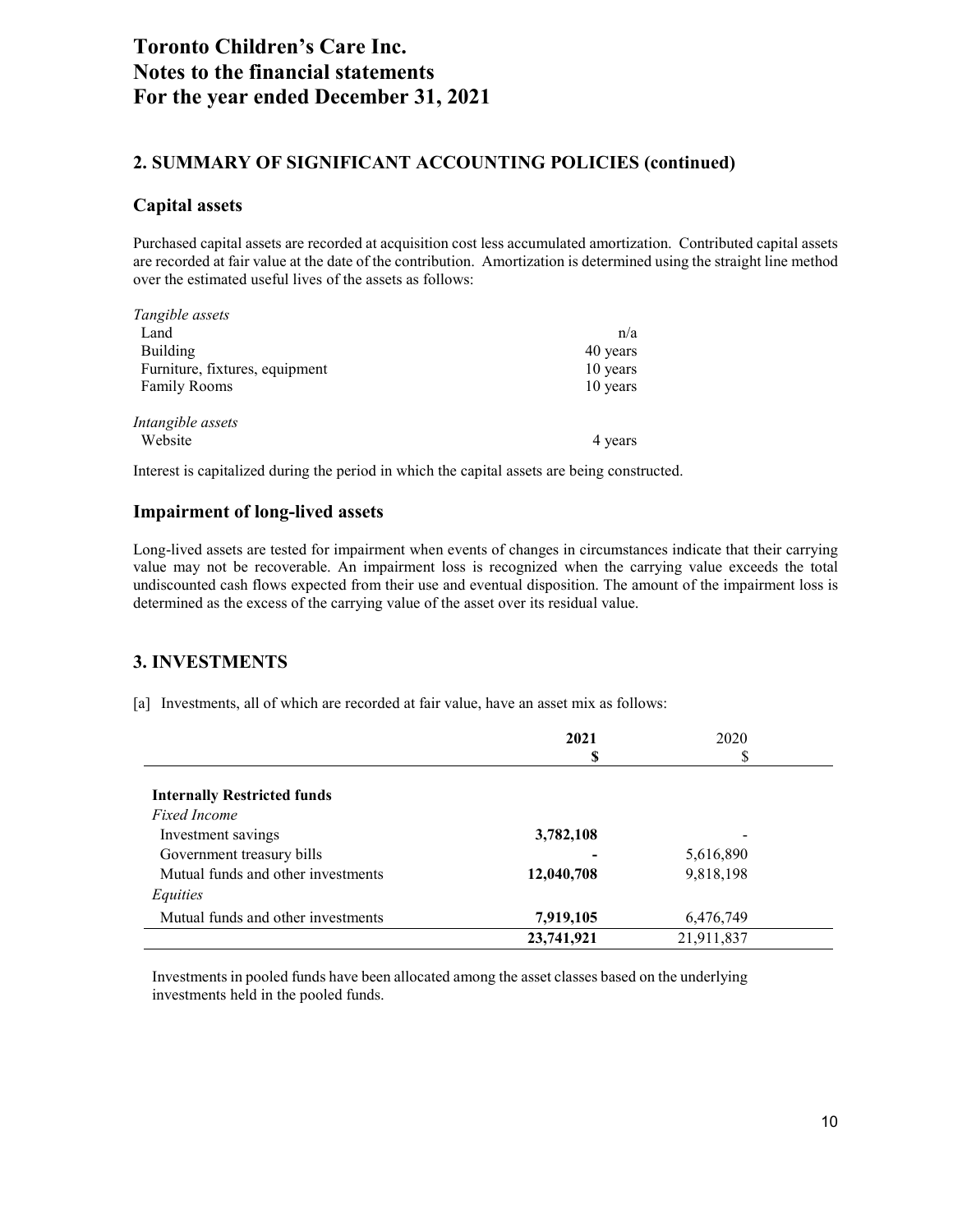#### **3. INVESTMENTS (continued)**

[b] Investment income consists of the following:

|                  | 2021<br>S | 2020      |  |
|------------------|-----------|-----------|--|
| Interest income  | 13,288    | 56,203    |  |
| Dividends        | 349,466   | 744,036   |  |
| Unrealized gains | 1,727,160 | 1,613,546 |  |
| Management fees  | (29, 264) | (20, 276) |  |
|                  | 2,060,650 | 2,393,509 |  |

#### **4. CAPITAL ASSETS**

Capital assets consist of the following:

|                                | 2021       |                                   |                         |  |  |
|--------------------------------|------------|-----------------------------------|-------------------------|--|--|
|                                | Cost<br>S  | Accumulated<br>amortization<br>\$ | Net book<br>value<br>\$ |  |  |
| Land                           | 3,230,866  |                                   | 3,230,866               |  |  |
| <b>Buildings</b>               | 27,591,054 | 6,718,314                         | 20,872,740              |  |  |
| Furniture, fixtures, equipment | 3,565,876  | 2,269,942                         | 1,295,934               |  |  |
| Family rooms                   | 1,655,491  | 1,033,375                         | 622,116                 |  |  |
| Website                        | 101,960    | 12,745                            | 89,215                  |  |  |
| Work in progress               | 234,370    |                                   | 234,370                 |  |  |
|                                | 36,379,617 | 10,034,376                        | 26, 345, 241            |  |  |

During the year, there were additions to the buildings of \$275,351 that were not complete at year end. Amortization of these additions and the work in progress will commence when the projects are substantially complete and in use.

|                                | 2020       |                                  |                        |  |
|--------------------------------|------------|----------------------------------|------------------------|--|
|                                | Cost<br>S  | Accumulated<br>amortization<br>S | Net book<br>value<br>S |  |
|                                |            |                                  |                        |  |
| Land                           | 3,230,866  |                                  | 3,230,866              |  |
| <b>Buildings</b>               | 27,119,704 | 6,037,871                        | 21,081,833             |  |
| Furniture, fixtures, equipment | 3,236,714  | 2,225,920                        | 1,010,794              |  |
| Family rooms                   | 1,643,912  | 868,404                          | 775,508                |  |
| Work in progress               | 48,749     |                                  | 48,749                 |  |
|                                | 35,279,945 | 9,132,195                        | 26, 147, 750           |  |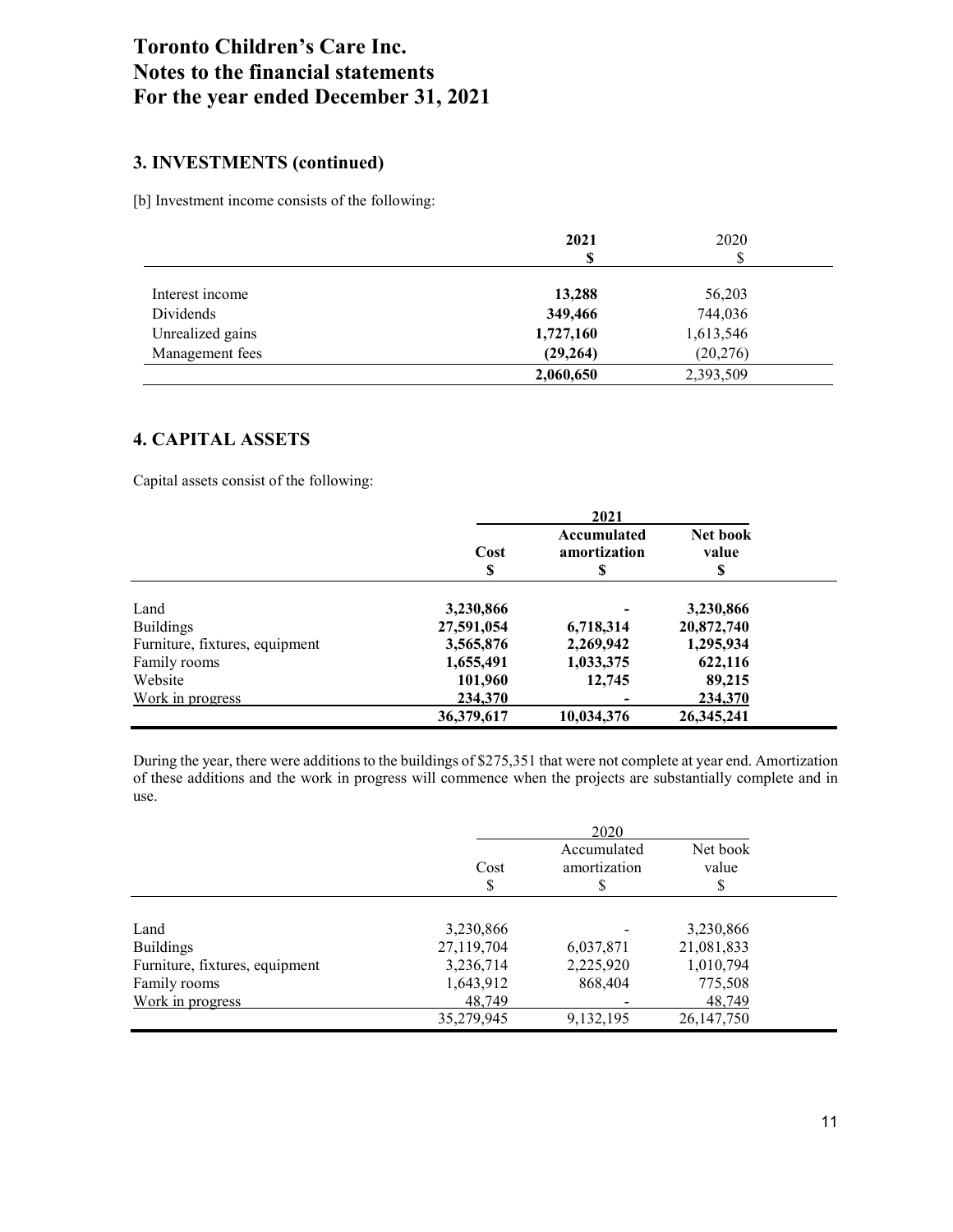#### **5. GOVERNMENT REMITTANCES RECEIVABLE**

As at December 31, 2021, accounts receivable include government remittances receivable of \$165,704 (2020 - \$102,860).

### **6. DEFERRED CONTRIBUTIONS**

Deferred contributions represent unspent resources externally restricted for program expenses in future years for which a corresponding fund does not exist. Changes in the deferred contributions balance are as follows:

|                                              | 2021        | 2020          |  |
|----------------------------------------------|-------------|---------------|--|
| Balance, beginning of year                   | 37,312      | 24.441        |  |
| Amount received during the year              | 8,107,125   | 7,470,193     |  |
| Amount recognized as revenue during the year | (8,093,677) | (7, 457, 322) |  |
| Balance, end of year                         | 50,760      | 37,312        |  |

#### **7. OTHER LONG-TERM DEBT**

[a] Long-term debt consists of the following:

|                                                                                                                                                                                                                                                                                                                                                                                                                                                              | 2021      | 2020     |  |
|--------------------------------------------------------------------------------------------------------------------------------------------------------------------------------------------------------------------------------------------------------------------------------------------------------------------------------------------------------------------------------------------------------------------------------------------------------------|-----------|----------|--|
|                                                                                                                                                                                                                                                                                                                                                                                                                                                              | S         |          |  |
| Toronto Energy Conservation Fund Loan, due January 1, 2022,<br>repayable at quarterly instalments of \$18,165. The loan bears<br>no interest except on outstanding instalments which are subject<br>to interest at the Royal Bank of Canada's prime rate.<br>Toronto Green Energy Fund, due January 1, 2032, repayable at<br>quarterly instalments of \$2,137. The loan bears no interest<br>except on outstanding instalments which are subject to interest | 18,165    | 90,825   |  |
| at the Royal Bank of Canada's prime rate.                                                                                                                                                                                                                                                                                                                                                                                                                    | 87,636    | 96,188   |  |
| Less: imputed interest benefit                                                                                                                                                                                                                                                                                                                                                                                                                               | (14,866)  | (27,484) |  |
| Less current portion                                                                                                                                                                                                                                                                                                                                                                                                                                         | (26, 715) | (81,210) |  |
|                                                                                                                                                                                                                                                                                                                                                                                                                                                              | 64.220    | 78.319   |  |

[b] The estimated principal repayments of long-term debt due in each of the next five years and thereafter are as follows:

|            | \$     |
|------------|--------|
|            |        |
| 2022       | 26,715 |
| 2023       | 8,550  |
| 2024       | 8,550  |
| 2025       | 8,550  |
| 2026       | 8,550  |
| Thereafter | 30,020 |
|            | 90,935 |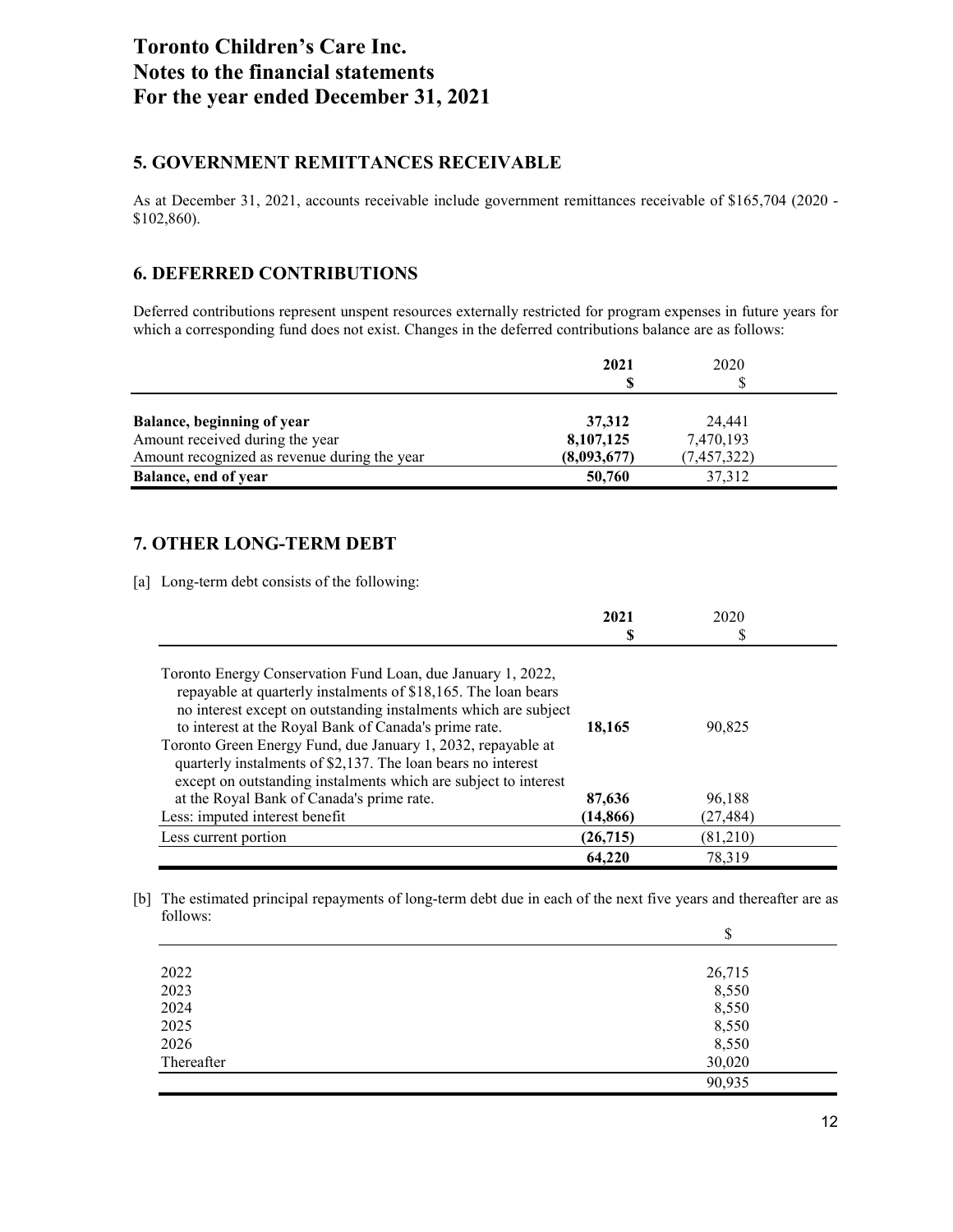#### **7. OTHER LONG-TERM DEBT (continued)**

[c] The loans payable are initially recorded at fair value. The fair value of these interest free loans are estimated as the present value of all future payments discounted using the prevailing market rates of interest for similar instruments. The difference between fair value and amount received has been accounted for as an imputed interest benefit, which is being amortized over the life of the loans and included in management and general expenses.

#### **8. INTERNALLY RESTRICTED FUND BALANCE**

The Internally Restricted fund is comprised of the following balances:

|                                                         | 2021<br>S               | 2020<br>D               |  |
|---------------------------------------------------------|-------------------------|-------------------------|--|
| Stabilization fund<br>Property Replacement Reserve fund | 19,515,383<br>4,330,763 | 17,839,326<br>4,946,170 |  |
|                                                         | 23,846,146              | 22,785,496              |  |

During the period ended December 31, 2021 \$Nil (2020 – \$Nil) was transferred from the operating fund to the internally restricted fund.

The Organization drew down \$1,000,000 from the Property Replacement Reserve fund during the year.

#### **9. GOVERNMENT GRANT -WAGES**

In April 2020, the organization applied for funding from the Federal government under the Canada Emergency Wage Subsidy Program ("CEWS"). Under the CEWS program, the Organization is entitled to receive a subsidy equal to 75% of an employee's wages – up to a set amount per week. On May 15, 2020, the Canadian government announced the extension of the CEWS program until August 29, 2020, along with a retroactive broadening of eligibility for the CEWS. On July 27, 2020 and October 14, 2020, the Canadian government passed additional CEWS changes, including a further extension of the program until October 2021; the Organization was able to benefit from the revised subsidy. During the year ended December 31, 2021, the Organization recognized payroll subsidies under CEWS totaling \$856,782 (2020 - \$1,445,252). These subsidies were recognized as revenue and shown as a separate line item called government grant - wages.

#### **10. LETTER OF CREDIT**

Toronto Children's Care Inc. has a standby letter of credit bearing interest at 1.3% per annum. The beneficiary of this letter of credit is the Ontario Teachers Pension Plan. As of December 31, 2021, an amount of \$30,633 (2020- \$30,633) has been drawn on the letter of credit.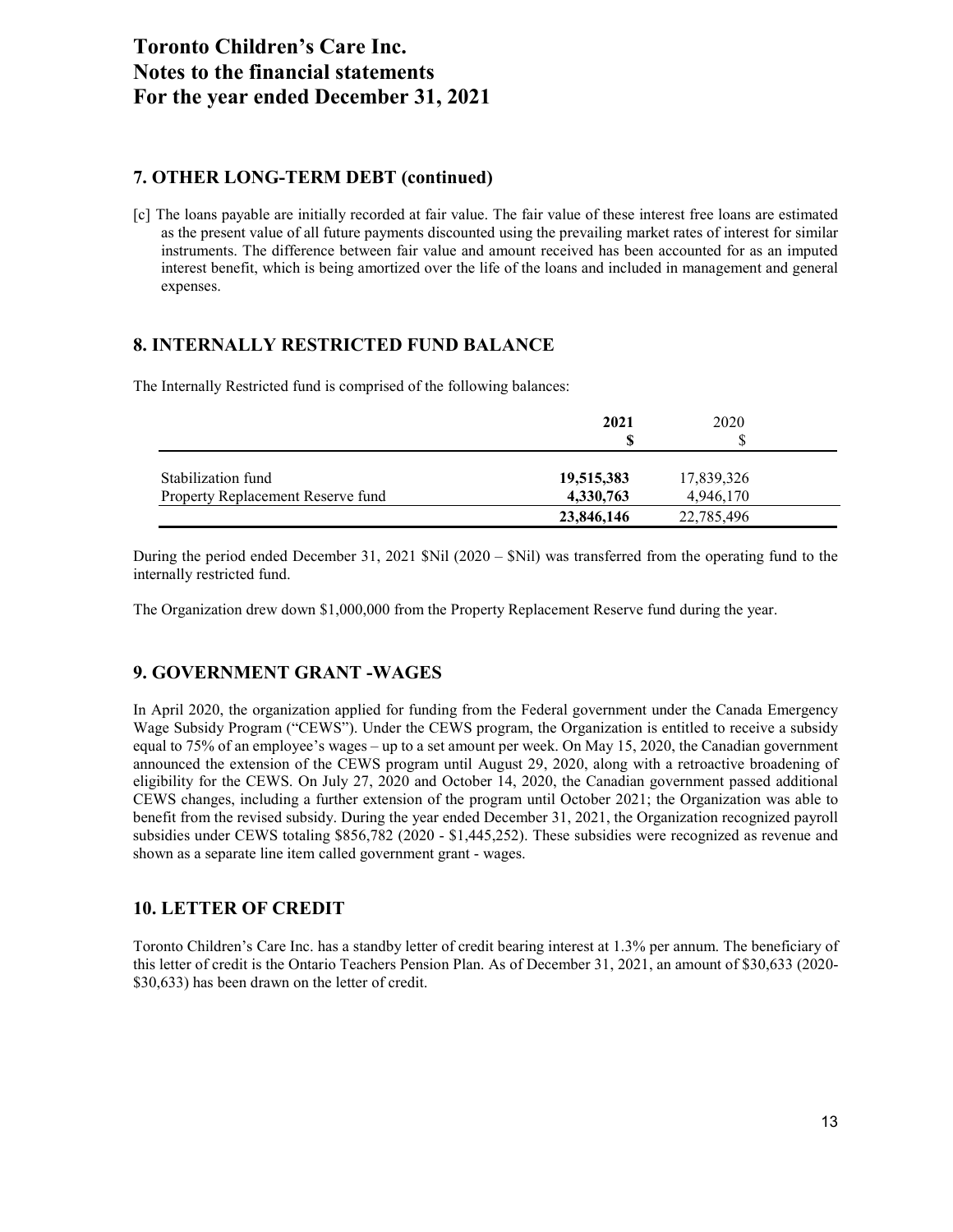#### **11. INTERFUND TRANSFERS**

Transfers between funds during the year consist of the following:

|                    | <b>General Fund</b> |           |                                       | <b>Restricted Fund</b> |           | <b>Capital Asset Fund</b> |  |
|--------------------|---------------------|-----------|---------------------------------------|------------------------|-----------|---------------------------|--|
|                    | 2021                | 2020      | 2021                                  | 2020                   | 2021      | 2020                      |  |
|                    |                     |           |                                       |                        |           |                           |  |
|                    |                     |           |                                       |                        |           |                           |  |
| Transfers approved |                     |           |                                       |                        |           |                           |  |
| by the Board       |                     |           | $(318,946)$ $(233,935)$ $(1,000,000)$ |                        | 1,318,946 | 233,935                   |  |
|                    | (318,946)           | (233,935) | (1,000,000)                           |                        | 1,318,946 | 233.935                   |  |

#### **12. FINANCIAL INSTRUMENTS**

The Organization is exposed to various financial risks through transactions in financial instruments.

#### **Credit risk**

The Organization is exposed to credit risk in connection with its accounts receivable and its fixed income investments because of the risk that one party to the financial instrument may cause a financial loss for the other party by failing to discharge an obligation. The Organization assesses on that basis of amounts for which ultimate collection is reasonably assured based on their estimated realizable value.

#### **Interest rate risk**

The Organization is exposed to interest rate risk with respect to its fixed rate debt, line of credit and its investments in fixed income investments and pooled funds that hold fixed income securities because the fair value will fluctuate due to changes in market interest rates.

#### **Liquidity risk**

The Organization is exposed to the risk that it will encounter difficulty in meeting obligations associated with its financial liabilities. The Organization considers that it has sufficient funds available to meet its obligations as they come due.

#### **Market risk**

The Organization's investments in publicly-traded securities exposes the Organization to price risks as equity investments are subject to price changes in an open market. The Organization does not use derivative financial instruments to alter effects of this risk.

The Organization is not exposed to any significant foreign currency risk at the statement of financial position date.